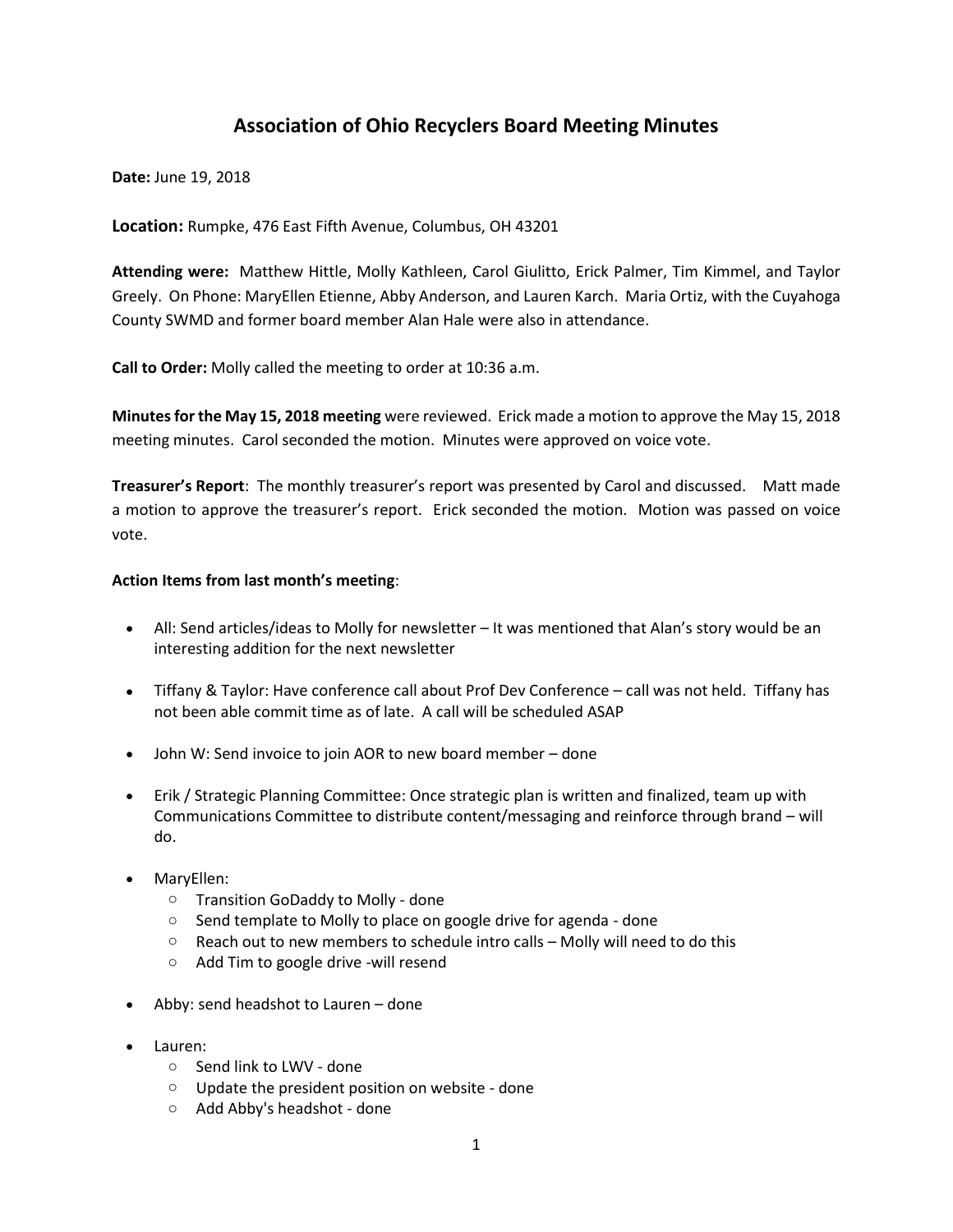Taylor volunteered to take the action items for today's meeting.

## B**oard Recruitment**

Maria Ortiz introduced herself and provided a brief summary of her 18 years of work experience at the Cuyahoga County SWMD. She excused herself and Taylor made a motion to nominate Maria for the vacant At-large Board seat, which expires at the end of 2018. Erick seconded the nomination. Maria was elected unanimously to the Board of Directors on voice vote. Maria rejoined the meeting directly after the vote.

### **Committee Updates**

Governance Committee - No activity for this committee.

Communications and Programming – Will be accumulating topics for the next quarterly newsletter. Alan Hale had related his recent experience in the Peace Corps implementing a solid waste plan in the Philippines – this could potentially be included in the newsletter. Also, there has been discussion with Composting News about doing a trade for space in each other's newsletters.

Events – Taylor has scheduled a call to hold a planning meeting soon for the Professional Development Workshop to be held in September. She will send out the time to group once it is scheduled. The first goal is to finalize a date and work on the agenda structure and key note speaker(s).

Relating to the 2019 Partner's Conference, there will be another conference call soon to further plan for the event. The Akron or Canton areas are now being considered for the conference's location.

The agenda for the ReuseConex conference should be coming out soon. It was mentioned that AOR could be called upon to speak. A booth could be made available since AOR is sponsor – this would be dependent on whether new materials/brochures can be made up prior to the conference date in October. There are two registrations available as part of the sponsorship as well. Interested board members should let know Molly know ASAP [action item].

Finance – There were no updates for this committee outside the information in the financial reports.

Strategic Planning – There was significant discussion about the previously discussed proposal to look at joining with the Organics Recycling Association of Ohio (ORAO). It was clarified that the motion made in April was only to further discussions. There was concern about building a new strategic plan with the possibility of things changing considerably with a merger ahead. It was agreed that we should move forward with a new plan as though AOR remains separate from ORAO. Members of ORAO will be invited to our next face to face meeting.